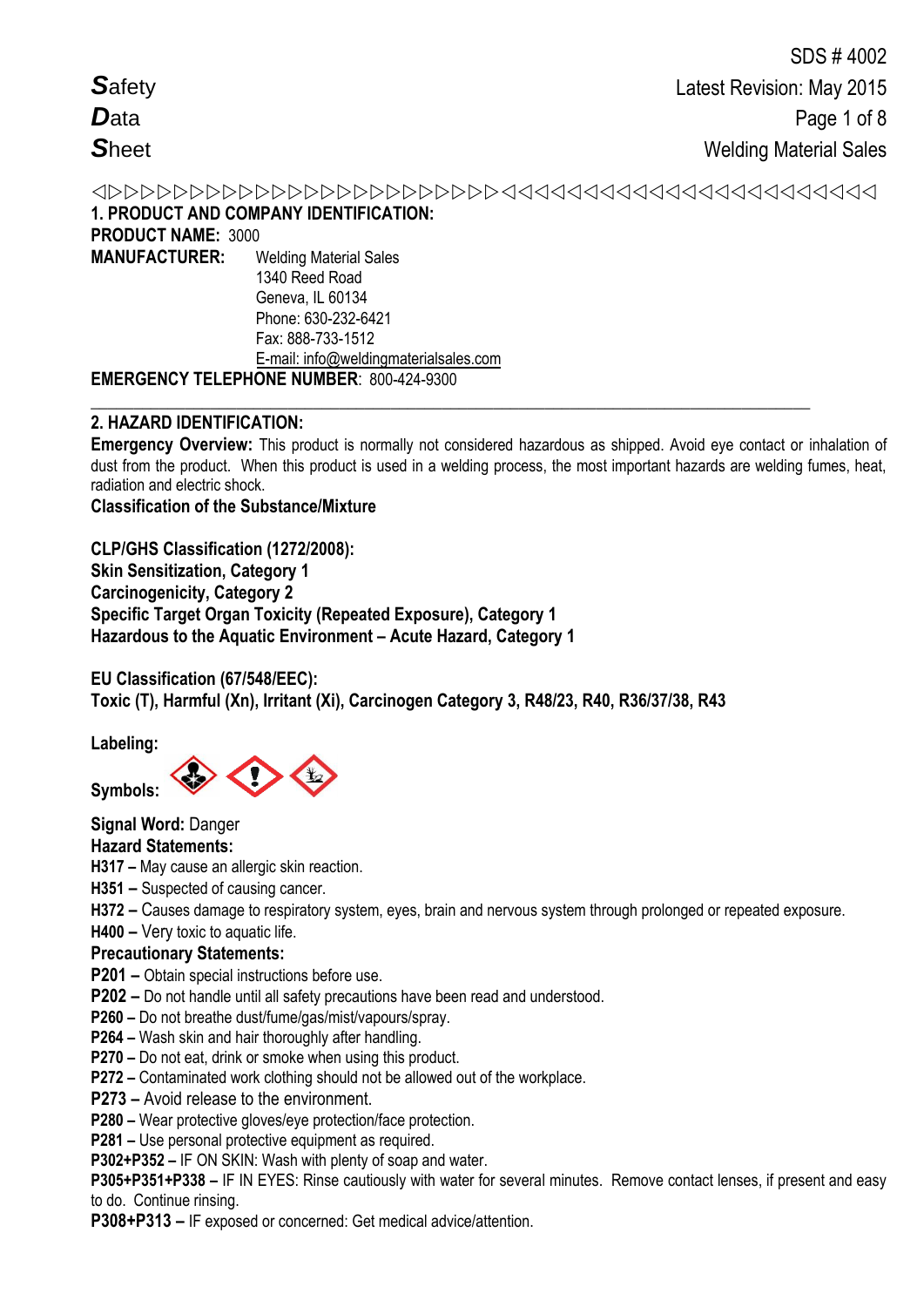| <b>Safety</b> |  |
|---------------|--|
| $\bm{D}$ ata  |  |
| Sheet         |  |

## **P333+P313 –** IF skin irritation or rash occurs: Get medical advice/attention.

**P314 –** Get medical advice/attention if you feel unwell.

**P363 –** Wash contaminated clothing before reuse.

**P391 –** Collect spillage.

**P405 –** Store locked up.

**P501 –** Dispose of contents/container in accordance with local/regional/national/international regulations.

|                                   |                        |           | 3. COMPOSITION / INFORMATION ON INGREDIENTS:                                                                                   |                                                                                      |                 |                                                                        |                                                                                   |
|-----------------------------------|------------------------|-----------|--------------------------------------------------------------------------------------------------------------------------------|--------------------------------------------------------------------------------------|-----------------|------------------------------------------------------------------------|-----------------------------------------------------------------------------------|
| Chemical<br>Identity              | CAS#                   | Range %   | <b>OSHA PEL</b><br>(mg/m3)                                                                                                     | <b>ACGIH-TLV</b><br>(mg/m3)                                                          | Carcinogenicity | <b>EU Classification</b><br>(67/548/EEC)                               | <b>CLP/GHS Classification</b><br>(1272/2008)                                      |
| <b>Bentonite</b>                  | 1302-78-9              | $1 - 11$  | <b>NR</b>                                                                                                                      | <b>NR</b>                                                                            | No              | <b>Not Dangerous</b>                                                   | <b>Not Hazardous</b>                                                              |
| Calcium<br>Carbonate              | $\overline{1317-65-3}$ | $1-11$    | 5 (as CaO)                                                                                                                     | 10                                                                                   | <b>No</b>       | <b>Not Dangerous</b>                                                   | <b>Not Hazardous</b>                                                              |
| #Chromium                         | 7440-47-3              | 20-30     | (Metal)<br>1.0<br>.05 (Cr II & Cr<br>III<br>Compounds)<br>0.005(Cr VI<br>Compounds)<br>0.01 ( Cr VI<br>Insoluble<br>Compounds) | ((Metal)<br>0.5<br>0.5 (Cr IIII<br>Compounds)<br>0.05(Cr VI<br>Soluble<br>Compounds) | Yes             | <b>Not Dangerous</b>                                                   | (H400) Aquatic Acute 1                                                            |
| Feldspar                          | 68476-25-5             | $1 - 11$  | <b>NR</b>                                                                                                                      | <b>NR</b>                                                                            | No              | <b>Not Dangerous</b>                                                   | <b>Not Hazardous</b>                                                              |
| Calcium<br>Fluoride               | 7789-75-5              | $1-11$    | $2.5$ (as F)                                                                                                                   | $2.5$ (as F)                                                                         | <b>No</b>       | $\mathbf{X}_{(Xi)}$ R36/37/38                                          | (H315) Skin Irrit $2 \leq 1$<br>(H319) Eye Irrit 2A<br>(H335) STOT SE 3           |
| #Manganese                        | 7439-96-5              | $1 - 11$  | 5                                                                                                                              | 1                                                                                    | No              | $\mathbf{X}_{(Xn)R48}$                                                 | (H373) STOT RE 2                                                                  |
| #Nickel                           | 7440-02-0              | $5 - 15$  | 1                                                                                                                              | 1                                                                                    | Yes             | Carc. Cat. 3<br>$\mathbf{X}_{(Xn)R40}$<br>$X_{(Xi) R43}$<br>(T) R48/23 | (H317) Skin Sens. $1 \diamondsuit$<br>(H351) Carc. $2 \leq 1$<br>(H372) STOT RE 1 |
| <b>Titanium</b><br><b>Dioxide</b> | 13463-67-7             | $10 - 20$ | 15                                                                                                                             | 10                                                                                   | <b>No</b>       | Carc. Cat. 3<br>$\mathbf{X}_{(Xn)R40}$                                 | (H351) Carc. $2 \leqslant$                                                        |
| Potassium<br><b>Silicate</b>      | 1312-76-1              | $1 - 11$  | $\overline{\text{NR}}$                                                                                                         | 5                                                                                    | <b>No</b>       | $\mathbf{X}$ <sub>(Xi)</sub> R36/38                                    | (H315) Skin Irrit $2 \leq$<br>(H319) Eye Irrit 2A                                 |
| Iron                              | 7439-89-6              | $30 - 40$ | 10 (as Fe2O3)                                                                                                                  | 10 (as Fe2O3)                                                                        | <b>No</b>       | <b>Not Dangerous</b>                                                   | <b>Not Hazardous</b>                                                              |

Important This section covers the materials of which the products manufactured. The fumes and gases produced during normal use of this product are covered in section 10. The term "Hazardous" in "Hazardous Material" should be interpreted as a term required and defined in OSHA Hazard Communication Standard 29CFR 1910-1200 and it does not necessarily imply the existence of hazard. The chemicals or compounds reportable by Section 313 of SARA are marked by the symbol #.

## **4. FIRST AID MEASURES:**

**Inhalation**: Remove to fresh air immediately or administer oxygen. Get medical attention immediately.

**\_\_\_\_\_\_\_\_\_\_\_\_\_\_\_\_\_\_\_\_\_\_\_\_\_\_\_\_\_\_\_\_\_\_\_\_\_\_\_\_\_\_\_\_\_\_\_\_\_\_\_\_\_\_\_\_\_\_\_\_\_\_\_\_\_\_\_\_\_\_\_\_\_\_\_\_\_\_\_\_\_\_\_\_**

**\_\_\_\_\_\_\_\_\_\_\_\_\_\_\_\_\_\_\_\_\_\_\_\_\_\_\_\_\_\_\_\_\_\_\_\_\_\_\_\_\_\_\_\_\_\_\_\_\_\_\_\_\_\_\_\_\_\_\_\_\_\_\_\_\_\_\_\_\_\_\_\_\_\_\_\_\_\_\_\_\_\_\_\_**

**Skin:** Flush skin with large amounts of water. If irritation develops and persists, get medical attention.

**Eye:** Flush eyes with water for at least 15 minutes. Get medical attention.

**Ingestion:** Obtain medical attention immediately if ingested.

**Electric Shock:** Disconnect and turn off the power. Use a nonconductive material to pull victim away from contact with live parts or wires. Immediately contact a physician.

## **5. FIRE-FIGHTING MEASURES:**

**Suitable Extinguishing Media:** Use water spray, alcohol-resistant foam, dry chemical or carbon dioxide. Welding arcs and sparks can ignite combustible and flammable materials. Use the extinguishing media recommended for the burning material and fire situation.

## **\_\_\_\_\_\_\_\_\_\_\_\_\_\_\_\_\_\_\_\_\_\_\_\_\_\_\_\_\_\_\_\_\_\_\_\_\_\_\_\_\_\_\_\_\_\_\_\_\_\_\_\_\_\_\_\_\_\_\_\_\_\_\_\_\_\_\_\_\_\_\_\_\_\_\_\_\_\_\_\_\_\_\_\_**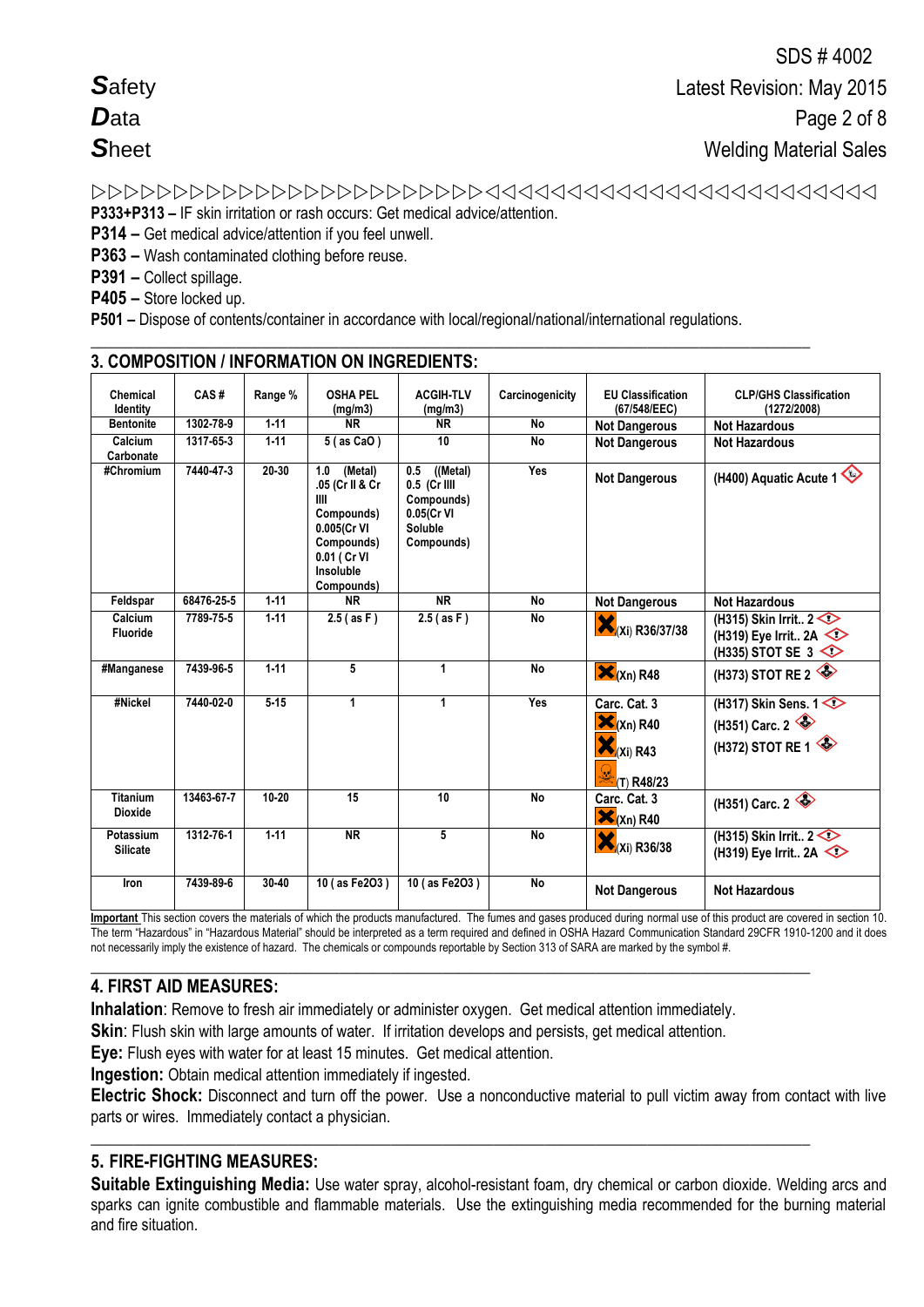**Specific Hazards Arising From Chemical:** Not applicable

Nickel/Nickel Oxides, Manganese/Manganese Oxides, Iron Oxides ,Aluminium oxide, Silicon oxide, Chromium oxides, Hydrogen fluoride, Calcium oxide, Iron oxides.

**Protective Equipment:** Fire fighters should wear complete protective clothing including self-contained breathing apparatus.

#### **\_\_\_\_\_\_\_\_\_\_\_\_\_\_\_\_\_\_\_\_\_\_\_\_\_\_\_\_\_\_\_\_\_\_\_\_\_\_\_\_\_\_\_\_\_\_\_\_\_\_\_\_\_\_\_\_\_\_\_\_\_\_\_\_\_\_\_\_\_\_\_\_\_\_\_\_\_\_\_\_\_\_\_\_ 6. ACCIDENTAL RELEASE MEASURES:**

**Personal Precautions:** Refer to section 8.

**Environment Precautions:** Refer to section 13.

**Cleaning Measures:** Solid objects may be picked up and placed into a container. Liquids or pastes should be scooped up and placed into a container. Wear proper protective equipment while handling these materials. Do not discard as refuse.

**\_\_\_\_\_\_\_\_\_\_\_\_\_\_\_\_\_\_\_\_\_\_\_\_\_\_\_\_\_\_\_\_\_\_\_\_\_\_\_\_\_\_\_\_\_\_\_\_\_\_\_\_\_\_\_\_\_\_\_\_\_\_\_\_\_\_\_\_\_\_\_\_\_\_\_\_\_\_\_\_\_\_\_\_**

**\_\_\_\_\_\_\_\_\_\_\_\_\_\_\_\_\_\_\_\_\_\_\_\_\_\_\_\_\_\_\_\_\_\_\_\_\_\_\_\_\_\_\_\_\_\_\_\_\_\_\_\_\_\_\_\_\_\_\_\_\_\_\_\_\_\_\_\_\_\_\_\_\_\_\_\_\_\_\_\_\_\_\_\_**

#### **7. HANDLING AND STORAGE:**

**Precautions for Safe Handling:** Handle with care to avoid stings or cuts. Wear gloves when handling welding consumables. Avoid exposure to dust. Do not ingest. Some individuals can develop an allergic reaction to certain materials. Retain all warning and identity labels.

**Conditions for Safe Storage:** Store in dry place in closed packages. Keep separate from chemical substances like acids and strong bases, which could cause chemical reactions.

#### **8. EXPOSURE CONTROLS/ PERSONAL PROTECTION:**

**Engineering Controls:** Avoid exposure to welding fumes, radiation, spatter, electric shock, heated materials and dust. Ensure sufficient ventilation, local exhaust, or both, to keep welding fumes and gases from breathing zone and general area. Keep work place and protective clothing clean and dry. Train welders to avoid contact with live electrical parts and insulate conductive parts. Check condition of protective clothing and equipment on a regular basis.

**Exposure limits:** Use industrial hygiene equipment to ensure that exposure does not exceed applicable national exposure limits. The limits defined under section 3 can be used as guidance. Unless noted, all values are for 8 hour time weighted average. For information about welding fume analysis refer to section 10.

**Biological limits:** No available data

#### **Personal protection:**

**Respiratory protection:** Use an air purifying dust respirator when welding or brazing in a confined space, or when local exhaust or ventilation is not sufficient to keep exposure values within safe limits.

**Hands protection:** Wear appropriate gloves to prevent skin contact.

#### **EN 12477: Protection gloves for welders**

| <b>Requirements (EN Levels)</b> | Type A      | Type B  |
|---------------------------------|-------------|---------|
| <b>Abrasion (Cycles)</b>        | 2(500)      | 1(100)  |
| Cut (Factor)                    | 1(1.2)      | 1(1.2)  |
| <b>Tear (Newton)</b>            | 2(25)       | 1(10)   |
| <b>Puncture (Newton)</b>        | 2(60)       | 1(20)   |
| <b>Burning Behaviour</b>        | 3           | 2       |
| <b>Contact Heat</b>             | 1           | 1       |
| <b>Convective Heat</b>          | $\mathbf 2$ |         |
| <b>Small Splashes</b>           | 3           | 2       |
| <b>Dexterity</b>                | 1 (11)      | 4 (6.5) |
|                                 |             |         |

Type B gloves are recommended when high dexterity is required as for TIG welding, while type A gloves are recommended for other welding processes. The contact temp (ºC) is 100 and the threshold time (seconds) >15.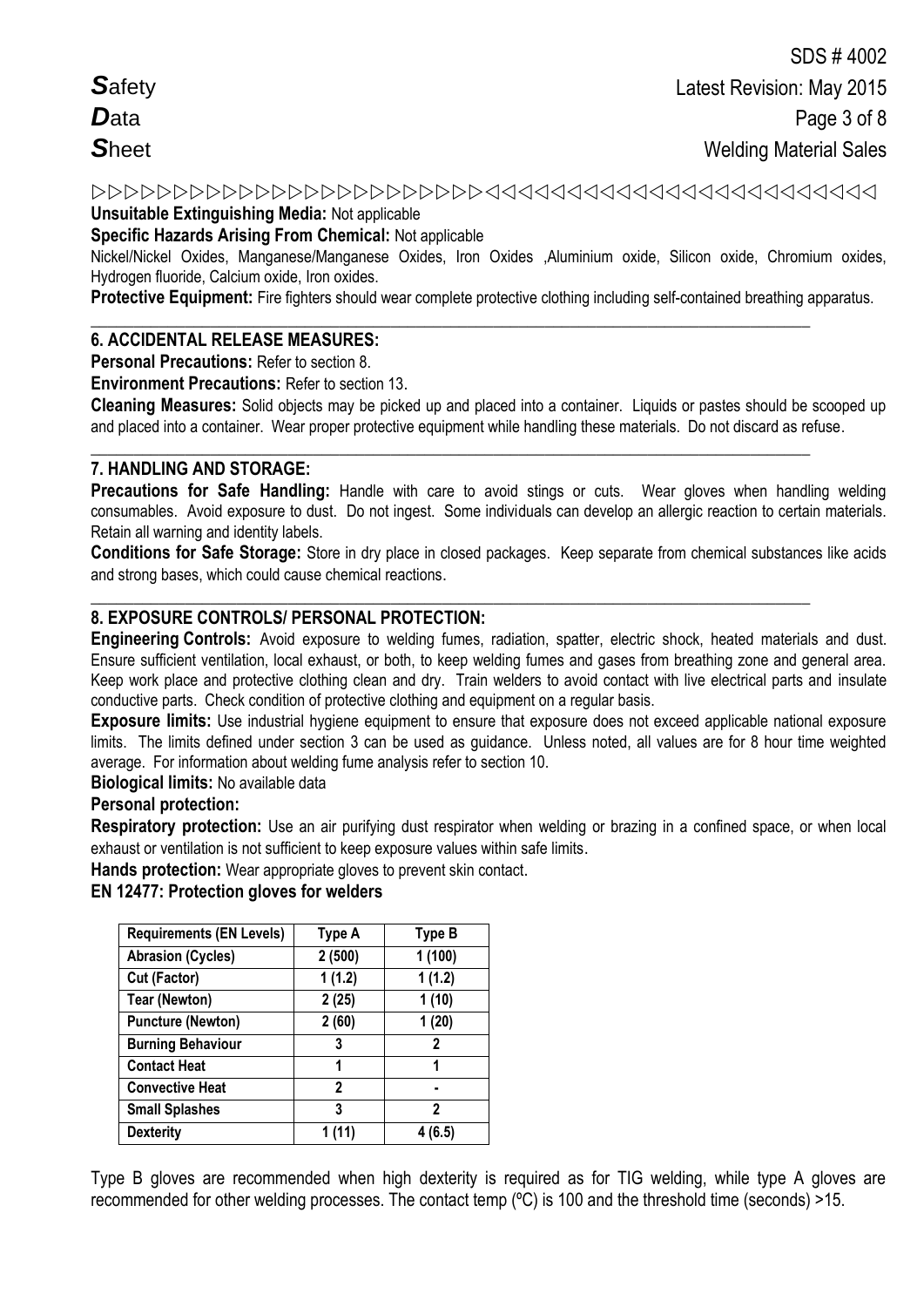**Eyes protection:** Welder's helmet or face shield with colour absorbing lenses. Shield and filter to provide protection from harmful UV radiation, infra red and molten metal approved to standard EN379. Filter shade to be a minimum of shade 9.

Skin protection: Heat-resistant protective clothing. Wear safety boots, apron, arm and shoulder protection. Keep protective clothing clean and dry. Clothing should be selected to suit the level, duration and purpose of the welding activity.

|                                    | Class 1                                                                                                                                                                                                                                                                         |
|------------------------------------|---------------------------------------------------------------------------------------------------------------------------------------------------------------------------------------------------------------------------------------------------------------------------------|
| <b>Impact of Spatter</b>           | 15 Drops                                                                                                                                                                                                                                                                        |
| <b>Heat Transfer (radiation)</b>   | RHTI 24 $\geq$ 7 seconds                                                                                                                                                                                                                                                        |
| <b>Process</b>                     | Manual welding with light formation of spatter and drops<br><b>Gas Welding</b><br>٠<br><b>TIG Welding</b><br><b>MIG Welding</b><br>٠<br>Micro plasma welding<br>٠<br><b>Brazing</b><br>٠<br><b>Spot Welding</b><br>٠<br><b>MMA Welding (with rutile-covered electrode)</b><br>٠ |
| Environmental<br><b>Conditions</b> | <b>Operation of machines</b><br>Oxygen cutting machines<br>٠<br><b>Plasma cutting machines</b><br>$\bullet$<br><b>Resistance welding machines</b><br>٠<br><b>Machines for thermal spraying</b><br>$\bullet$<br><b>Bench welding</b>                                             |

|                                  | Class 2                                                                                                                                                                                                                                                                                                                                                                      |  |  |
|----------------------------------|------------------------------------------------------------------------------------------------------------------------------------------------------------------------------------------------------------------------------------------------------------------------------------------------------------------------------------------------------------------------------|--|--|
| <b>Impact of Spatter</b>         | 25 Drops                                                                                                                                                                                                                                                                                                                                                                     |  |  |
| <b>Heat Transfer (radiation)</b> | RHTI 24 $\geq$ 16 seconds                                                                                                                                                                                                                                                                                                                                                    |  |  |
| <b>Process</b>                   | Manual welding with heavy formation of spatter and drops<br>MMA welding (with basic or cellulose-covered electrodes)<br>$\bullet$<br>MAG welding (with CO2 or mixed gases)<br><b>MIG Welding (with high current)</b><br>$\bullet$<br>Self shielded flux core arc welding<br>$\bullet$<br>Plasma cutting<br>Gouging<br>Oxygen cutting<br><b>Thermal spraying</b><br>$\bullet$ |  |  |
| Environmental                    | <b>Operation of machines</b>                                                                                                                                                                                                                                                                                                                                                 |  |  |
| <b>Conditions</b>                | In confined spaces<br>$\bullet$<br>At overhead welding/cutting or in comparable constrained<br>$\bullet$<br>positions                                                                                                                                                                                                                                                        |  |  |

**\_\_\_\_\_\_\_\_\_\_\_\_\_\_\_\_\_\_\_\_\_\_\_\_\_\_\_\_\_\_\_\_\_\_\_\_\_\_\_\_\_\_\_\_\_\_\_\_\_\_\_\_\_\_\_\_\_\_\_\_\_\_\_\_\_\_\_\_\_\_\_\_\_\_\_\_\_\_\_\_\_\_\_\_**

## **9. PHYSICAL AND CHEMICAL PROPERTIES: Appearance:** Solid. **Color: Odor:** Odorless **Odor Threshold:** Not Available **pH Value:** Not Available **Melting Point/Melting Range: :** >2300° F, >1300° C **Freezing Point:** Not Available **Boiling Point/Boiling Range:** Not Available **Flash point:** Not Available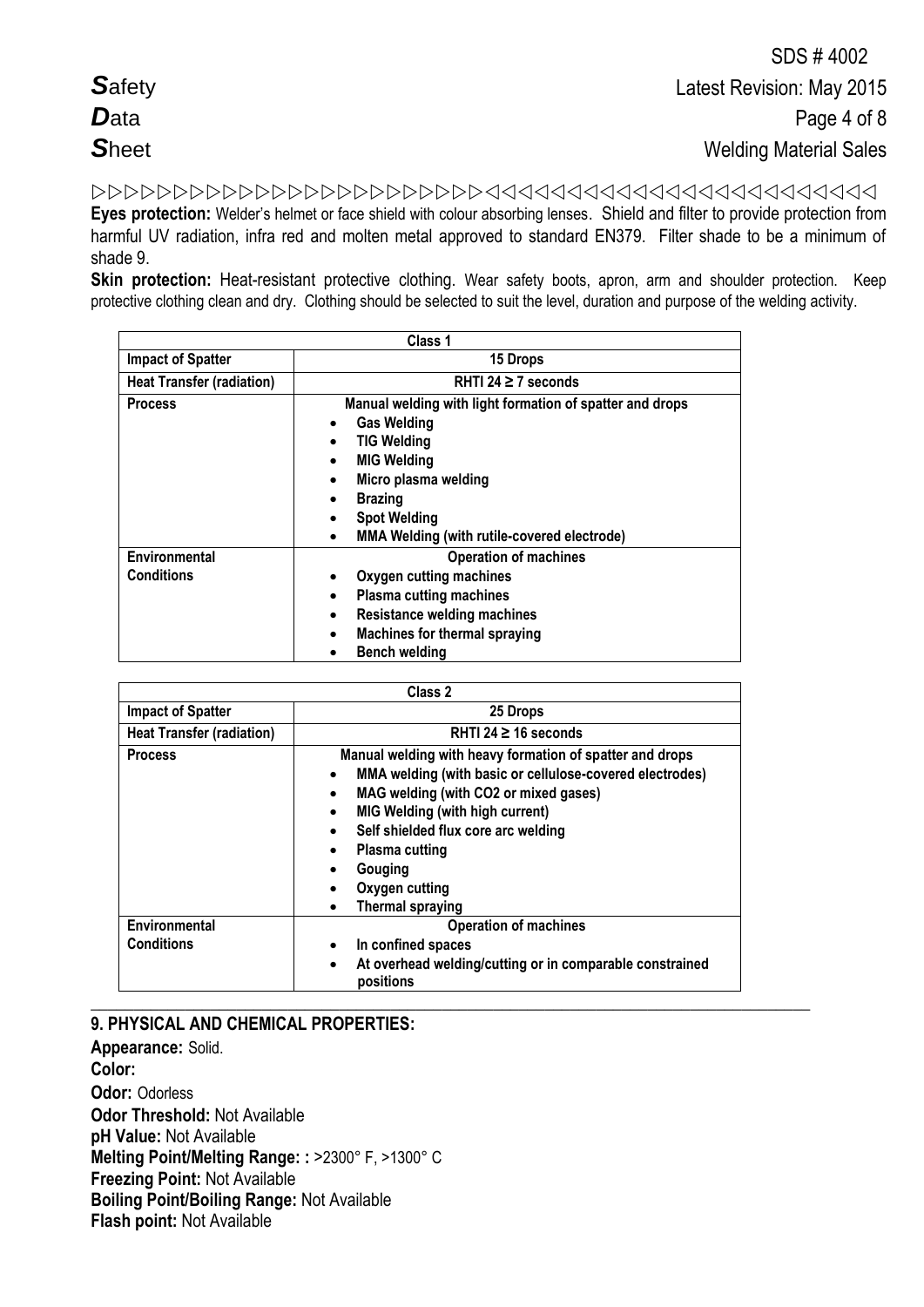**Evaporation Rate:** Not Available

**Self-in flammability:** Not Available **Explosion limits:** Not Available **Vapor pressure:** Not Available **Vapor density:** Not Available **Density at 20ºC:** Not Available **Relative density:** 6-9 g/cm3 **Solubility:** Insoluble in water. **Partition coefficient:** Not Available **Auto-ignition temperature:** Not Available **Decomposition temperature:** Not Available **Other Information:** No available data

#### 10. **STABILITY AND REACTIVITY:**

**Chemical Stability:** This product is stable under normal conditions.

**Hazardous Reactions:** Contact with chemical substances like acids or strong bases cause generation of gas.

**\_\_\_\_\_\_\_\_\_\_\_\_\_\_\_\_\_\_\_\_\_\_\_\_\_\_\_\_\_\_\_\_\_\_\_\_\_\_\_\_\_\_\_\_\_\_\_\_\_\_\_\_\_\_\_\_\_\_\_\_\_\_\_\_\_\_\_\_\_\_\_\_\_\_\_\_\_\_\_\_\_\_\_\_**

**Conditions to Avoid:** This product is stable under normal conditions.

**Incompatible Materials:** Reacts with acid.

**Hazardous Decomposition Products:** When this product is used in a welding process, hazardous decomposition product would include those from volatilization, reaction or oxidation of the material listed in section 3 and those from the base metal and coating. The amount of fumes generated from this product varies with welding parameters and dimensions.

Refer to applicable national exposure limits for fume compounds, including those exposure limits for fume compounds found in section 3. Reasonably expected gaseous products would include carbon oxides, nitrogen oxides and ozone. Air contaminants around the welding area can be affected by the welding process and influence the composition and quality of fumes and gases produced.

**\_\_\_\_\_\_\_\_\_\_\_\_\_\_\_\_\_\_\_\_\_\_\_\_\_\_\_\_\_\_\_\_\_\_\_\_\_\_\_\_\_\_\_\_\_\_\_\_\_\_\_\_\_\_\_\_\_\_\_\_\_\_\_\_\_\_\_\_\_\_\_\_\_\_\_\_\_\_\_\_\_\_\_\_**

## 11. **TOXICOLOGICAL INFORMATION:**

**Signs and Symptoms of Overexposure:** Inhalation of welding fumes and gases can be dangerous to your health. Classification of welding fumes is difficult because of varying base materials, coatings, air contaminants and processes. The Internal Agency for Research on Cancer has classified welding fumes as possible carcinogenic to humans (Group 2B).

**Acute Effects:** Overexposure to welding fumes may result in symptoms like metal fume fever, dizziness, nausea, dryness or irritation of the nose, throat or eyes. May cause sensitization by skin contact.

| LD/LC50 Values that are relevant for classification |             |                                  |  |  |
|-----------------------------------------------------|-------------|----------------------------------|--|--|
| <b>Bentonite 1302-78-9</b>                          |             |                                  |  |  |
| <b>Intravenous</b>                                  | LD50        | 35 mg/kg (rat)                   |  |  |
|                                                     | <b>LC50</b> | 19000 mg/l (96h) (rainbow trout) |  |  |

| LD/LC50 Values that are relevant for classification |             |                      |  |  |
|-----------------------------------------------------|-------------|----------------------|--|--|
| Calcium Carbonate 1317-65-3                         |             |                      |  |  |
| Oral                                                | LD50        | $>2000$ mg/kg (rat)  |  |  |
| <b>Inhalation</b>                                   | <b>LC50</b> | $>3$ mg/L/4hr. (rat) |  |  |
| Dermal                                              | LD50        | >2000 mg/kg (rat)    |  |  |

| LD/LC50 Values that are relevant for classification |  |  |  |  |
|-----------------------------------------------------|--|--|--|--|
| <b>Chromium 7440-47-3</b>                           |  |  |  |  |
| Oral<br>19.8 mg/kg (rat) (highly toxic)<br>LD50     |  |  |  |  |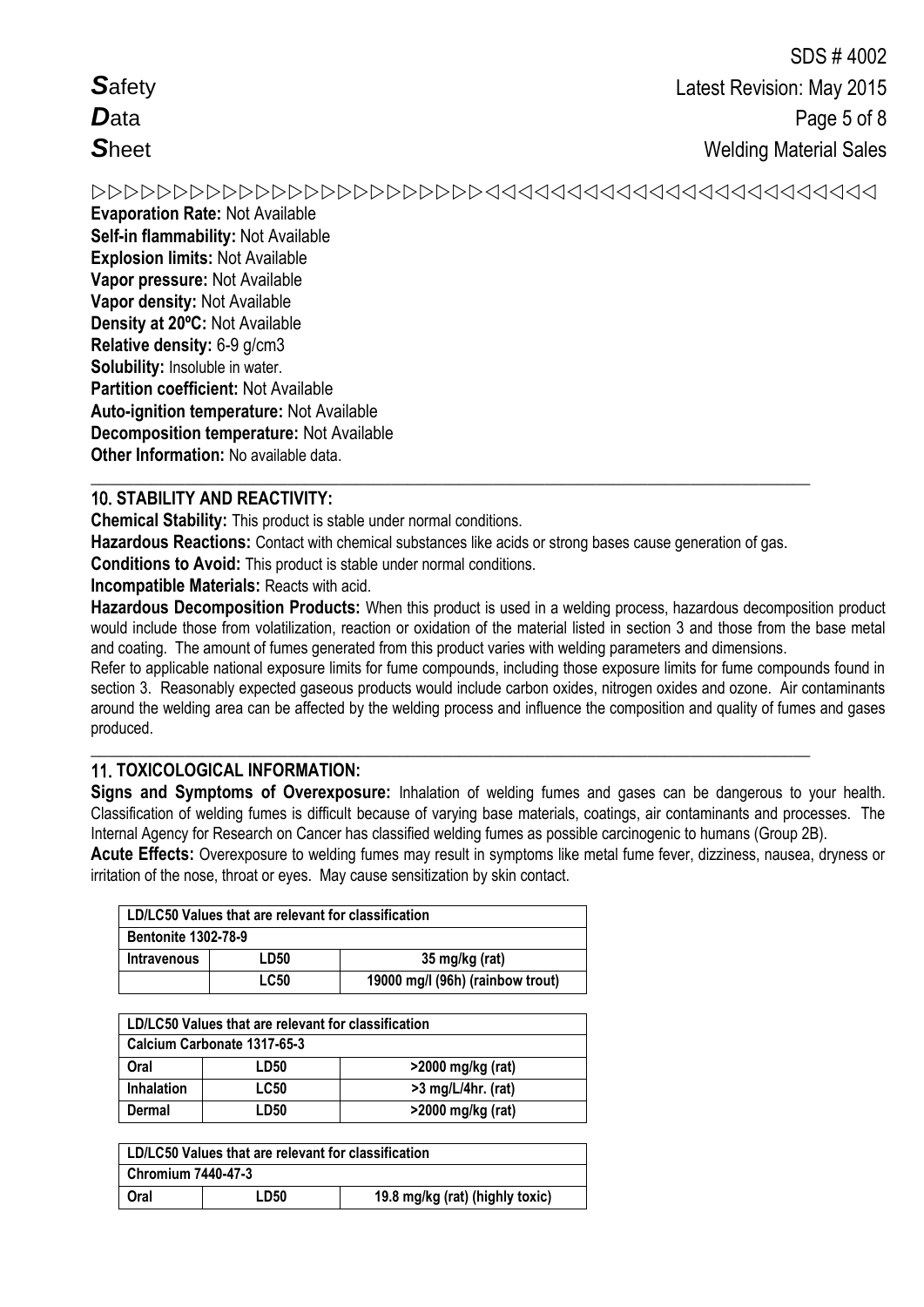| LD/LC50 Values that are relevant for classification         |      |                   |  |  |
|-------------------------------------------------------------|------|-------------------|--|--|
| Calcium Fluoride 7789-75-5                                  |      |                   |  |  |
| Oral                                                        | LD50 | >2000 mg/kg (rat) |  |  |
| <b>LC50</b><br>>5070 mg/m3/4 hr. (rat)<br><b>Inhalation</b> |      |                   |  |  |
|                                                             |      |                   |  |  |

**LD/LC50 Values that are relevant for classification Manganese 7439-96-5 Oral LD50 9000 mg/kg (rat)**

| LD/LC50 Values that are relevant for classification |             |                          |  |  |
|-----------------------------------------------------|-------------|--------------------------|--|--|
| Nickel 7440-02-0                                    |             |                          |  |  |
| Oral                                                | LD50        | >9000 mg/kg (rat)        |  |  |
| <b>Inhalation</b>                                   | <b>LC50</b> | $>10.2$ mg/L/1 hr. (rat) |  |  |

| LD/LC50 Values that are relevant for classification |       |                       |  |  |
|-----------------------------------------------------|-------|-----------------------|--|--|
| Titanium Dioxide 13463-67-7                         |       |                       |  |  |
| Oral                                                | LCD50 | >10000 mg/kg (rat)    |  |  |
| Dermal                                              | LCD50 | >10000 mg/kg (rabbit) |  |  |

| LD/LC50 Values that are relevant for classification |      |                   |  |  |
|-----------------------------------------------------|------|-------------------|--|--|
| lron 7439-89-6                                      |      |                   |  |  |
| Oral                                                | LD50 | 30000 mg/kg (rat) |  |  |

**Chronic Effects:** Overexposure to welding fumes may affect pulmonary function and eyes. Overexposure to manganese and manganese compounds above safe exposure limits can cause irreversible damage to the central nervous system, including the brain, symptoms of which may include slurred speech, lethargy, tremor, muscular weakness, psychological disturbances and spastic gait. Prolonged inhalation of nickel (Classified 2B by IARC and R by NTP) above safe exposure limits may cause cancer. Prolonged inhalation of titanium dioxide (Classified by 2B by IARC) above safe exposure limits can cause cancer.

## **12. ECOLOGICAL INFORMATION:**

**Toxicity:** Welding rods contain metals which are considered to be very toxic towards aquatic organisms. Finely divided welding rods are therefore considered harmful to aquatic organisms.

**\_\_\_\_\_\_\_\_\_\_\_\_\_\_\_\_\_\_\_\_\_\_\_\_\_\_\_\_\_\_\_\_\_\_\_\_\_\_\_\_\_\_\_\_\_\_\_\_\_\_\_\_\_\_\_\_\_\_\_\_\_\_\_\_\_\_\_\_\_\_\_\_\_\_\_\_\_\_\_\_\_\_\_\_**

**Persistence and Degradability:** The welding rods consist of elements that can not degrade any further in the environment. **Bio accumulative Potential:** Welding rods contain heavy metals which bio accumulates in the food chain. The following figures are the bio concentration factor (BCF) for the substances on their own.

BCF: Chromium, BCF: 200

Manganese, BCF: 59052

Nickel, BCF: 16

Iron, BCF: 140000

**Mobility in Soil:** Welding rods are not soluble in water or soil. Particles formed by working welding rods can be transported in the air.

**\_\_\_\_\_\_\_\_\_\_\_\_\_\_\_\_\_\_\_\_\_\_\_\_\_\_\_\_\_\_\_\_\_\_\_\_\_\_\_\_\_\_\_\_\_\_\_\_\_\_\_\_\_\_\_\_\_\_\_\_\_\_\_\_\_\_\_\_\_\_\_\_\_\_\_\_\_\_\_\_\_\_\_\_**

**Other Adverse Effects:** In massive form, welding rods present no hazards to the aquatic environment.

Welding materials could degrade into components originating from the materials used in the welding process. Avoid exposure to conditions that could lead to accumulation in soils or groundwater. Harmful to aquatic organisms, may cause long-term adverse effects in the aquatic environment.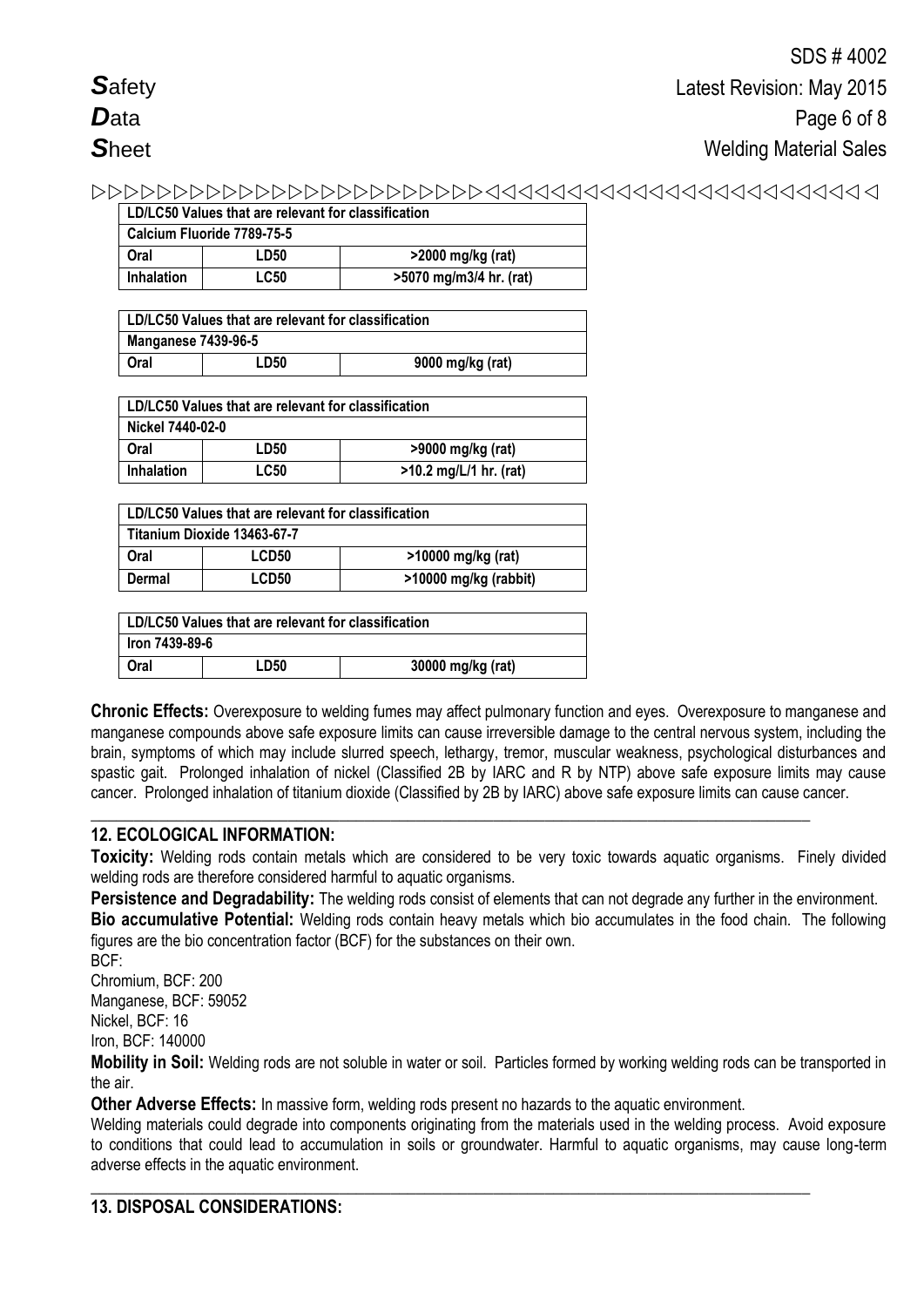**Product:** For product elimination, consult recycling companies or appropriate local authority.

**USA RCRA:** Unused products or product residue containing chromium is considered hazardous waste if discarded, RCRA ID

**\_\_\_\_\_\_\_\_\_\_\_\_\_\_\_\_\_\_\_\_\_\_\_\_\_\_\_\_\_\_\_\_\_\_\_\_\_\_\_\_\_\_\_\_\_\_\_\_\_\_\_\_\_\_\_\_\_\_\_\_\_\_\_\_\_\_\_\_\_\_\_\_\_\_\_\_\_\_\_\_\_\_\_\_**

Characteristics Toxic Hazardous Waste D007.

Residue from welding consumables and processes could degrade and accumulate in soils and groundwater.

**Package:** May be disposed in approved landfills provided local regulations are observed.

#### **14. TRANSPORT INFORMATION:**

**UN-number:** Welding rods are not classified as dangerous goods for transport and has no UN number.

**UN proper shipping name:** Welding rods are not classified as dangerous goods for transport and has no UN proper shipping name.

**Transport hazard class:** Welding rods are not classified as dangerous goods for transport.

Packing group: There are not any special precautions with which a user should or must comply or be aware of in connection with transport or conveyance either within or outside premises.

**Environmental hazards:** Welding rods are not environmentally hazardous according to the criteria of the UN Model Regulations (as reflected in the IMDG Code, ADR, RID and AND) and/or a marine pollutant to the IMDG Code.

**Special precautions for users:** There are not any special precautions which a user should or must comply or be aware of in connection with transport or conveyance either within or outside premises of the welding rod.

**Transport in Bulk According to Annex III MARPOL 73/78 and the IBC Code:** Welding rods in massive form do not subject under MARPOL 73/78 and the IBC Code. Not applicable – product is transported only in packaged form.

**\_\_\_\_\_\_\_\_\_\_\_\_\_\_\_\_\_\_\_\_\_\_\_\_\_\_\_\_\_\_\_\_\_\_\_\_\_\_\_\_\_\_\_\_\_\_\_\_\_\_\_\_\_\_\_\_\_\_\_\_\_\_\_\_\_\_\_\_\_\_\_\_\_\_\_\_\_\_\_\_\_\_\_**

#### **15. REGULATORY INFORMATION:**

Safety, health and environment regulations/legislation specific for the substance or mixture: Read and understand the manufacturer's instructions, your employer's safety practices and the health and safety instructions on the label. Observe any federal and local regulations. Take precautions when welding and protect yourself and others.

**Warning:** Welding fumes and gases are hazardous to your health and may damage lungs and other organs. Use adequate ventilation.Electric shock can kill. Arc rays and sparks can injure eyes and burn skin. Wear correct hand, head, eye and body protection.

#### **Chemical safety assessment:** No

USA: Under the OSHA Hazard Communication Standard, this product is considered hazardous. This product contains or produces a chemical known to the state of California to cause cancer and birth defects (or other reproductive harm). (California Health & Safety Code § 25249.5 et seq.) United States EPA Toxic Substance Control Act: All constituents of this product are on the TSCA inventory list or are excluded from listing.

#### **EPCRA/SARA Title III Toxic Chemicals**

The following metallic components are listed as SARA 313 "Toxic Chemicals" and potential subject to annual SARA reporting. See Section 3 for weight percentage.

| <b>Ingredient Name</b> | <b>Disclosure Threshold</b> |
|------------------------|-----------------------------|
| Chromium               | 1.0 (Metal)                 |
| <b>Magnesium</b>       | $5 \text{ mg/m}$            |
| <b>Nickel</b>          | ma/m3                       |

## **16. OTHER INFORMATION:**

The information in this document is believed to be correct as of the date issued. However, no warranty is expressed to be implied regarding the accuracy or completeness of this information. This information and product are furnished on the condition that the person receiving them shall make his own determinations as to the suitability of the product for his particular purpose and on the condition that he assumes the risk of his use thereof.

This Material Safety Data Sheet complies with the EC directives 91/155/EEC and 93/112/EEC, including modifications 2001/58/EC.

Complies with OSHA Communication Standard 29 CFR 1910.1200 and Superfund Amendments and Reauthorization Act (SARA) of 1986 Public Law 99-499